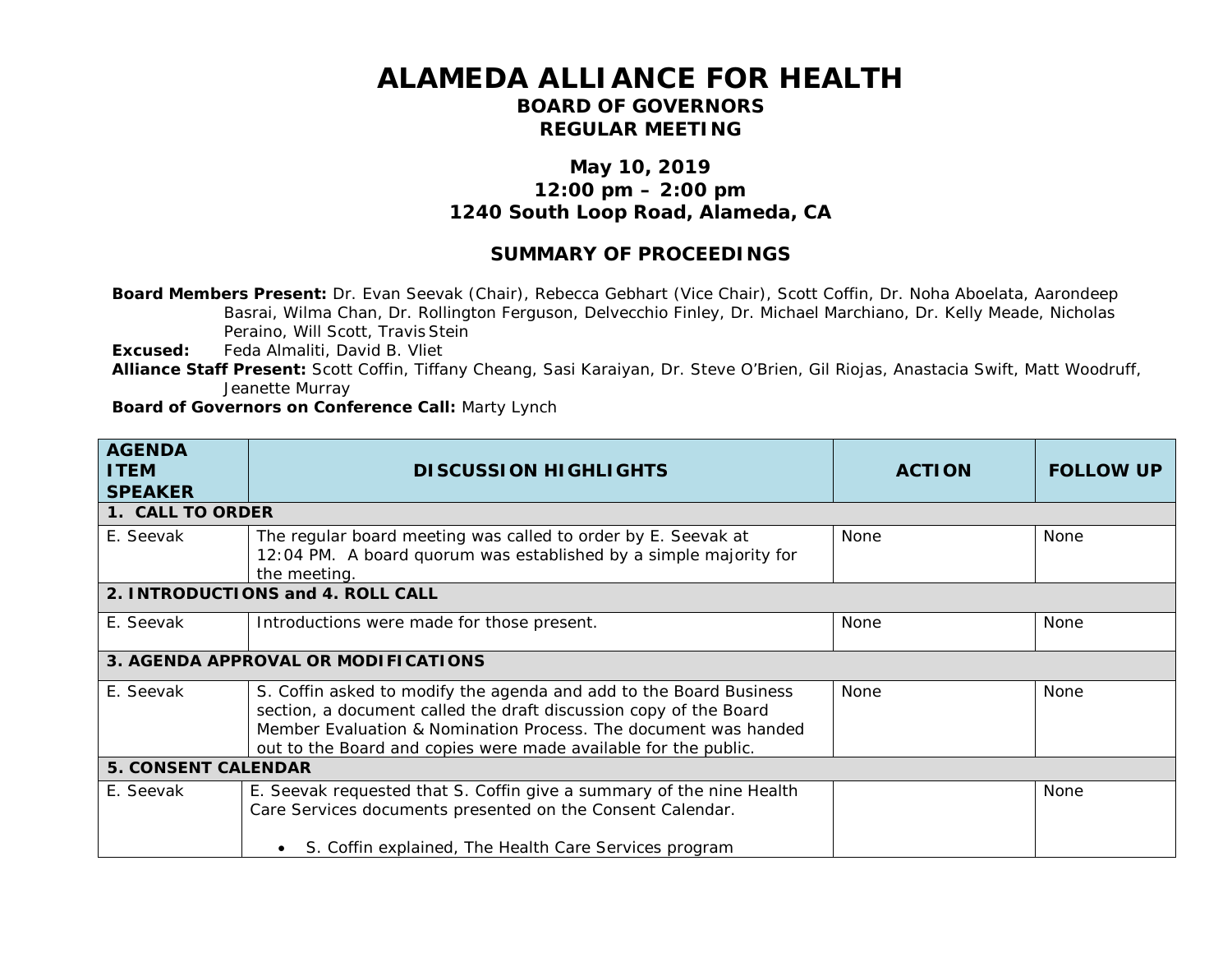| <b>AGENDA ITEM</b><br><b>SPEAKER</b> | <b>DISCUSSION HIGHLIGHTS</b>                                                                                                                                                                                                                                                                                                                                                                                                                                                                                                                                                                                                                                                                                                                                                                 | <b>ACTION</b>                                                                           | <b>FOLLOW UP</b> |
|--------------------------------------|----------------------------------------------------------------------------------------------------------------------------------------------------------------------------------------------------------------------------------------------------------------------------------------------------------------------------------------------------------------------------------------------------------------------------------------------------------------------------------------------------------------------------------------------------------------------------------------------------------------------------------------------------------------------------------------------------------------------------------------------------------------------------------------------|-----------------------------------------------------------------------------------------|------------------|
|                                      |                                                                                                                                                                                                                                                                                                                                                                                                                                                                                                                                                                                                                                                                                                                                                                                              |                                                                                         |                  |
|                                      | evaluations, descriptions, and work plans are submitted to the<br>DHCS annually. The descriptions and work plans define the<br>current operations, and the evaluations are for the prior year to<br>evaluate the actions taken. These documents are used by<br>regulatory auditors. The Alliance's Health Care Quality Committee<br>"HCQC" has reviewed and approved these documents, and they<br>are presented to the Board of Governors annually for approval as<br>part of the Consent Calendar.                                                                                                                                                                                                                                                                                          |                                                                                         |                  |
|                                      | E. Seevak requested a motion to approve the Consent Calendar:                                                                                                                                                                                                                                                                                                                                                                                                                                                                                                                                                                                                                                                                                                                                |                                                                                         |                  |
|                                      | April 12, 2019 Board of Governors Meeting Minutes.<br>9 Health Care Services Program evaluations, descriptions, and<br>work plans documents.                                                                                                                                                                                                                                                                                                                                                                                                                                                                                                                                                                                                                                                 | <b>Meeting Minutes</b><br>Motion: R. Ferguson<br>Second: M. Marchiano<br>Motion passed. |                  |
|                                      | R. Ferguson moved to approve the Consent Calendar. M. Marchiano                                                                                                                                                                                                                                                                                                                                                                                                                                                                                                                                                                                                                                                                                                                              |                                                                                         |                  |
|                                      | seconded the motion. The motion passed unanimously.                                                                                                                                                                                                                                                                                                                                                                                                                                                                                                                                                                                                                                                                                                                                          |                                                                                         |                  |
|                                      | 6. a. BOARD MEMBER REPORT - COMPLIANCE ADVISORY GROUP                                                                                                                                                                                                                                                                                                                                                                                                                                                                                                                                                                                                                                                                                                                                        |                                                                                         |                  |
| R. Gebhart                           | R. Gebhart provided the following Compliance Advisory Committee<br>updates for the dashboard and the readiness activities for the upcoming<br>DHCS medical services audit. The board member who participated was<br>W. Scott. The committee tracks DHCS, DMHC, and internally identified<br>findings.                                                                                                                                                                                                                                                                                                                                                                                                                                                                                        |                                                                                         |                  |
|                                      | On the dashboard, all of the items have corrective action plans that<br>$\bullet$<br>have been completed.<br>Sixty-three percent (63%) of those corrective action plans have<br>undergone an internal validation process.<br>There are two (2) specific findings on the DHCS medical services<br>$\bullet$<br>audit from last year:<br>A grievance issue due to grievances that were not being<br>$\circ$<br>properly reviewed by medical staff. #26 in the advisory group<br>workbook (copied provided to Board and public).<br>• They have corrected the situation by having Dr. O'Brien<br>be the reviewer since the Alliance does not have<br>sufficient nursing staff.<br>• Technically, we are in compliance.<br>Provider training language appropriately in the Alliance's<br>$\circ$ |                                                                                         |                  |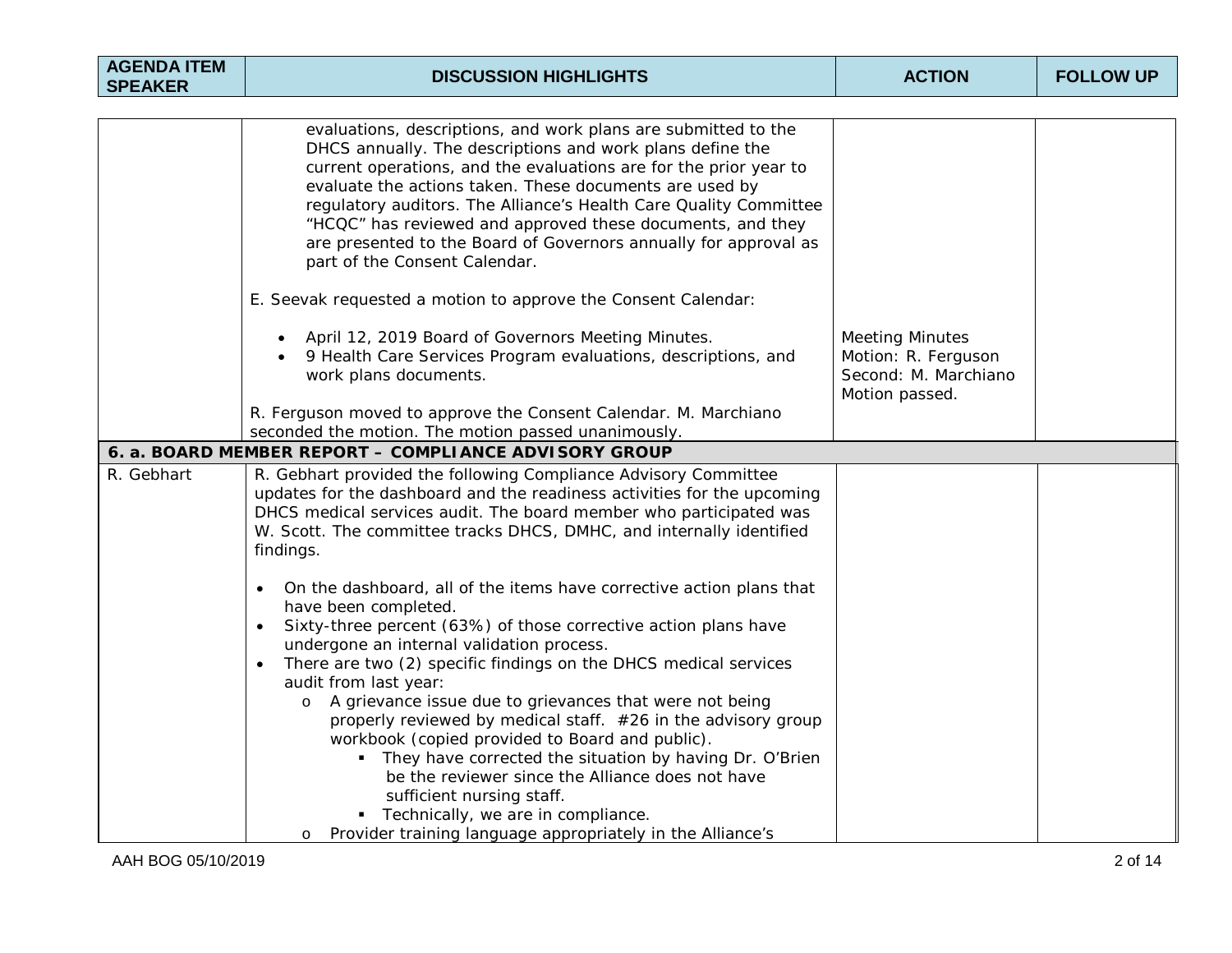| <b>AGENDA ITEM</b><br><b>SPEAKER</b> | <b>DISCUSSION HIGHLIGHTS</b>                                                                                                                                                                                                                                                                                                                                                                                                                                                                                                                                                                                                                                                                                                                                                                                                                                                                                                                                                                                                                                                                                                                                                                                                                                                                   | <b>ACTION</b> | <b>FOLLOW UP</b> |
|--------------------------------------|------------------------------------------------------------------------------------------------------------------------------------------------------------------------------------------------------------------------------------------------------------------------------------------------------------------------------------------------------------------------------------------------------------------------------------------------------------------------------------------------------------------------------------------------------------------------------------------------------------------------------------------------------------------------------------------------------------------------------------------------------------------------------------------------------------------------------------------------------------------------------------------------------------------------------------------------------------------------------------------------------------------------------------------------------------------------------------------------------------------------------------------------------------------------------------------------------------------------------------------------------------------------------------------------|---------------|------------------|
|                                      |                                                                                                                                                                                                                                                                                                                                                                                                                                                                                                                                                                                                                                                                                                                                                                                                                                                                                                                                                                                                                                                                                                                                                                                                                                                                                                |               |                  |
|                                      | delegates' contracts. #33 in the advisory group workbook<br>(copied provided to Board and public).<br>The Alliance has one (1) delegate contract still<br>outstanding.<br>The contract has to be executed for the purpose of the<br>$\blacksquare$<br>audit.<br>The new and revised language is if the auditors want to<br>٠<br>see it, even though the contract is not completely<br>executed, it will meet their standards.<br>The readiness activities in preparation for the 2019 DHCS medical<br>$\bullet$<br>services audit.<br>The auditors will be on-site for two (2) weeks, starting June 10 <sup>th</sup> ;<br>$\bullet$<br>they have requested files for review.<br>Prior audit 390 files were requested and the current audit<br>$\circ$<br>includes 270 files. 80 of the 270 files pulled are related to<br>grievances. Grievances will be an area of focus.                                                                                                                                                                                                                                                                                                                                                                                                                     |               |                  |
|                                      | Staff's priority through the year is addressing the findings from<br>$\circ$<br>the prior year's audit.<br>Top priority is to make sure the prior year's findings are<br>corrected and squeaky clean.<br>The auditors will likely look at last year's findings first.<br>$\circ$<br>EPSDT is one of the topics we hear a lot about. Because of the<br>$\bullet$<br>governor's focus on EPSDT, we expect more questions about our<br>services under this program.<br>Mock Audits: Compliance Department coordinates mock audit<br>$\bullet$<br>sessions for Alliance staff involved in the audit sessions, teaching the<br>principles of responding to questions, completely and truthfully.<br>S. Coffin reiterated that the focus is on being absolutely truthful and<br>answering "the question," asked by the auditor.<br>The Alliance has two (2) consultants who have significant experience<br>$\bullet$<br>with medical services audits and have partnered with us in<br>preparation.<br>There is usually an exit conference on the last day - where<br>$\bullet$<br>preliminary audit findings are usually shared. The auditors then go<br>back to the state and vet with another team at the state and look in<br>more detail at the specifics before they write up the final report. |               |                  |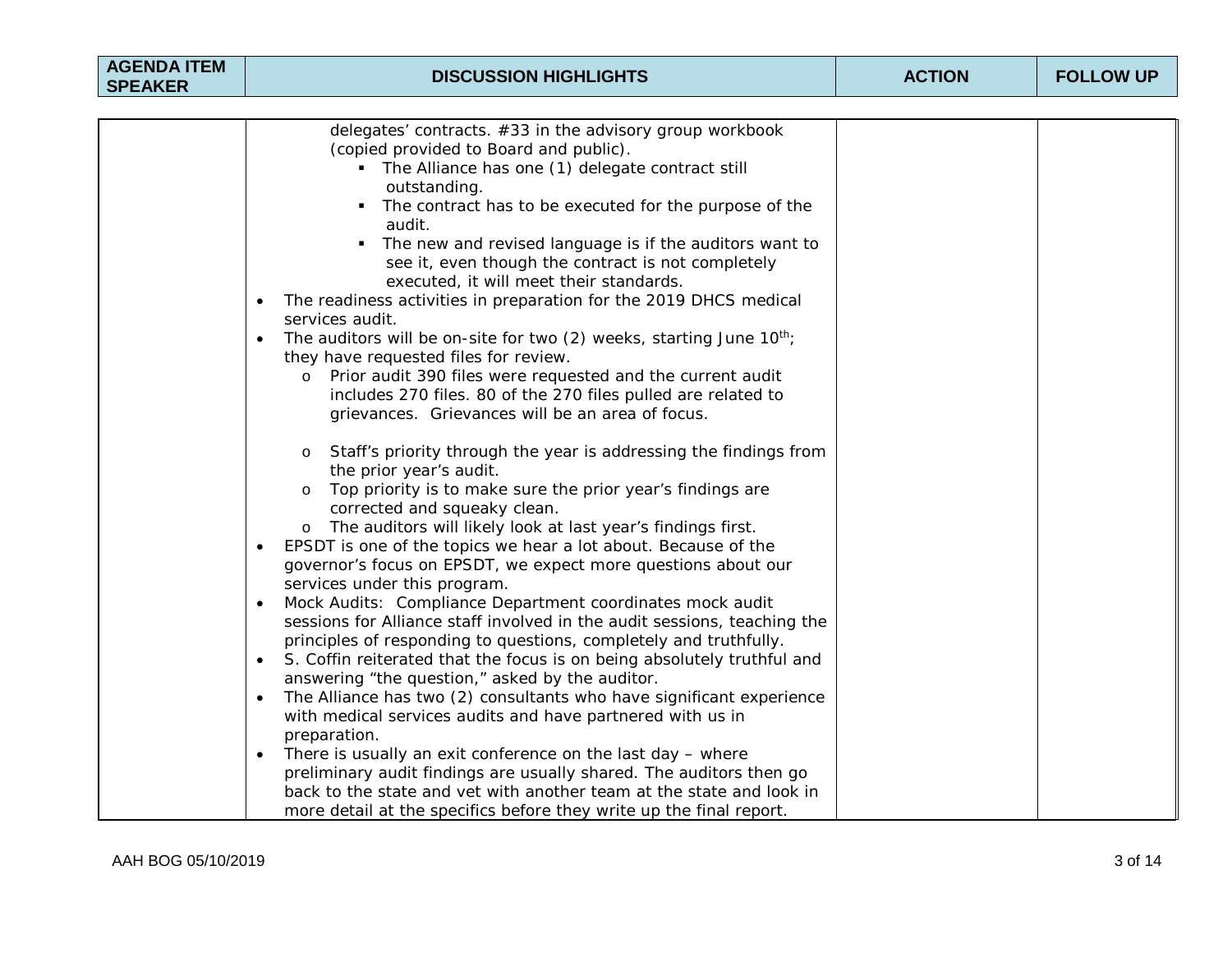| <b>AGENDA ITEM</b><br><b>SPEAKER</b> | <b>DISCUSSION HIGHLIGHTS</b>                                                                                                                                                                                                                                                                                                                                                                                                                                                                                                                                                                                                                                                                                                                                                                                                                                                                         | <b>ACTION</b> | <b>FOLLOW UP</b> |
|--------------------------------------|------------------------------------------------------------------------------------------------------------------------------------------------------------------------------------------------------------------------------------------------------------------------------------------------------------------------------------------------------------------------------------------------------------------------------------------------------------------------------------------------------------------------------------------------------------------------------------------------------------------------------------------------------------------------------------------------------------------------------------------------------------------------------------------------------------------------------------------------------------------------------------------------------|---------------|------------------|
|                                      |                                                                                                                                                                                                                                                                                                                                                                                                                                                                                                                                                                                                                                                                                                                                                                                                                                                                                                      |               |                  |
|                                      | There is a new kind of audit which the staff is calling the ad-hoc<br>audit. Ad-hoc audits are not the usual large, regulatory requirement<br>audits that everyone is accustomed to; they are specialty audits.<br>The two (2) Ad Hoc audits are:<br>$\bullet$<br>The rate development template audit<br>$\circ$<br>The medical loss ratio audit<br>$\Omega$                                                                                                                                                                                                                                                                                                                                                                                                                                                                                                                                         |               |                  |
|                                      | R. Gebhart reported that DCHS may audit anything they like, anything<br>that's under their regulatory purview. They are picking very specific<br>topics, and they want to unpack them to make sure the Alliance's<br>business processes are compliant. We will get more information about<br>those specifics in the future. They will probably show up on the<br>dashboard. Finally, there will be a strong focus from now until the end<br>of the calendar year on audits and continuing their focus to improve with<br>regulatory compliance. G. Riojas added that we have our annual audit<br>with our auditor Moss-Adams. This audit is in June and goes through<br>September.                                                                                                                                                                                                                   |               |                  |
|                                      | 6. b. BOARD MEMBER REPORT - FINANCE COMMITTEE                                                                                                                                                                                                                                                                                                                                                                                                                                                                                                                                                                                                                                                                                                                                                                                                                                                        |               |                  |
| R. Ferguson                          | R. Ferguson reported from the Finance Committee meeting on May 7th.<br>Board member M. Marchiano also attended this meeting.<br>The MLR audit from the office of the Inspector General (federal<br>$\bullet$<br>audit) is coming.<br>o This is a federal audit.<br>They are looking at the MLR from 2014 onward.<br>Our MLR has not been in the 85-90% ranges, which we may<br>$\circ$<br>pay some money back.<br>Good news: budgeted YTD net loss - \$27.0 million; actual YTD net<br>$\bullet$<br>loss - \$1.8 million.<br>Enrollment continues to decline since June of last year.<br>$\bullet$<br>E. Seevak had a question regarding the enrollment. Do we know if part<br>of the reason is due to employment going up, so more people are<br>getting employer-based health insurance versus Medicaid? R. Ferguson<br>believes that is one of the reasons. Also, the county is cleaning up their |               |                  |
|                                      | rolls, which impacts Alliance enrollment numbers as well.<br>G. Riojas added that statewide Medical enrollment is going down, but                                                                                                                                                                                                                                                                                                                                                                                                                                                                                                                                                                                                                                                                                                                                                                    |               |                  |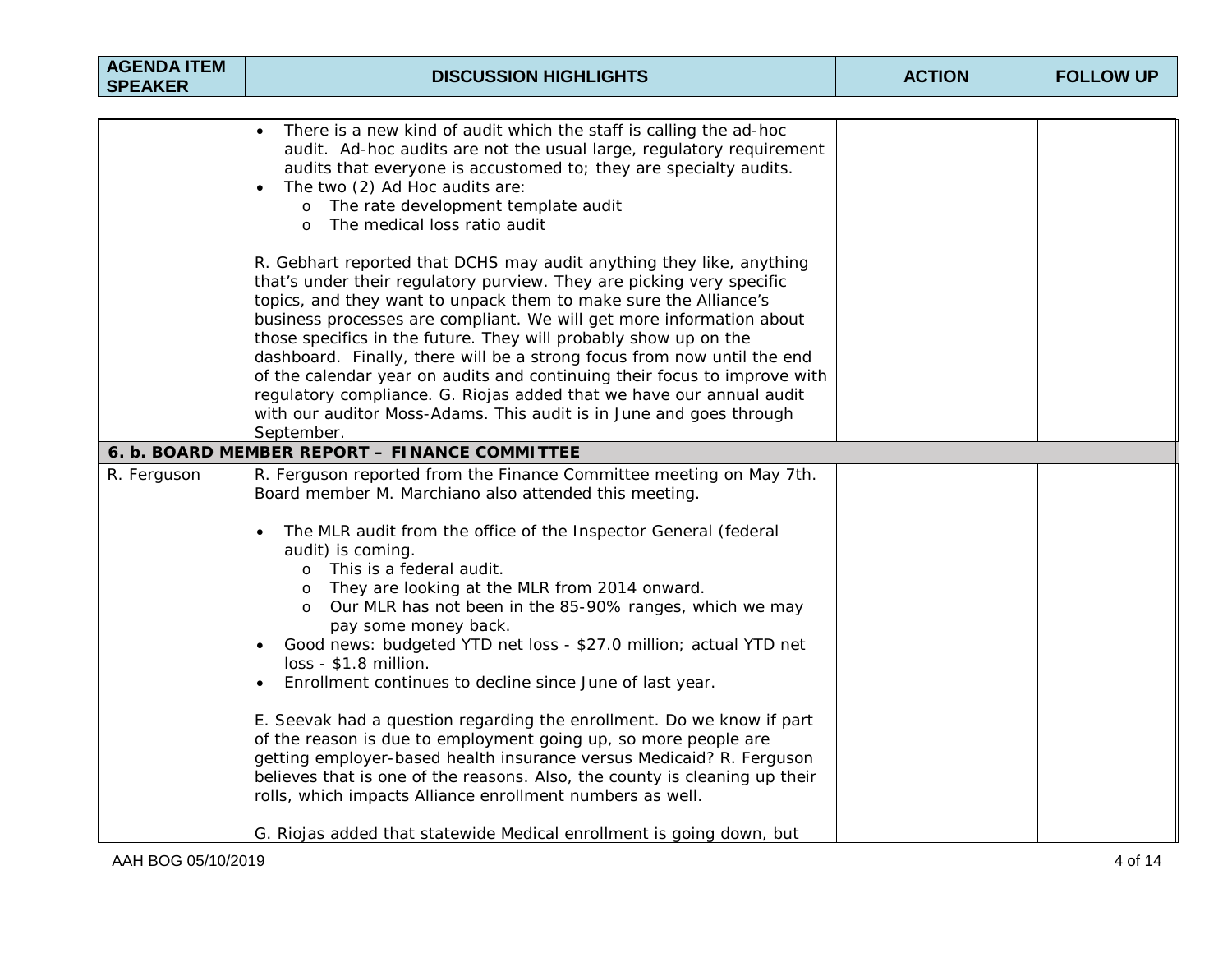| <b>AGENDA ITEM</b><br><b>SPEAKER</b> | <b>DISCUSSION HIGHLIGHTS</b>                                                                                                                                                                                                                                                                                                                                                                                                                                                                                                                                                                                                                                                                                                                                                                                                                                                                                                                                                                                                                                                                                                                            | <b>ACTION</b> | <b>FOLLOW UP</b> |
|--------------------------------------|---------------------------------------------------------------------------------------------------------------------------------------------------------------------------------------------------------------------------------------------------------------------------------------------------------------------------------------------------------------------------------------------------------------------------------------------------------------------------------------------------------------------------------------------------------------------------------------------------------------------------------------------------------------------------------------------------------------------------------------------------------------------------------------------------------------------------------------------------------------------------------------------------------------------------------------------------------------------------------------------------------------------------------------------------------------------------------------------------------------------------------------------------------|---------------|------------------|
|                                      |                                                                                                                                                                                                                                                                                                                                                                                                                                                                                                                                                                                                                                                                                                                                                                                                                                                                                                                                                                                                                                                                                                                                                         |               |                  |
|                                      | commercial enrollment is going up. E. Seevak added that he is<br>concerned that there's more to the drop off than just the employment<br>trend and social services.                                                                                                                                                                                                                                                                                                                                                                                                                                                                                                                                                                                                                                                                                                                                                                                                                                                                                                                                                                                     |               |                  |
|                                      | R. Ferguson added that Alameda Alliance patients living in nursing<br>homes revert to the state after two months. We are losing a percentage<br>there as well. He suggested to research the mortality rates and this<br>information needs to be reported. It may be one of the things the state<br>is looking to take money back from.                                                                                                                                                                                                                                                                                                                                                                                                                                                                                                                                                                                                                                                                                                                                                                                                                  |               |                  |
|                                      | 6.c. BOARD MEMBER REPORT- BOARD MEMBER RECOGNITION                                                                                                                                                                                                                                                                                                                                                                                                                                                                                                                                                                                                                                                                                                                                                                                                                                                                                                                                                                                                                                                                                                      |               |                  |
| E. Seevak                            | E. Seevak recognized Board Member Travis Stein for his service to the<br>Board and announced that he would be leaving his post on the Alliance<br>Board of Governors.                                                                                                                                                                                                                                                                                                                                                                                                                                                                                                                                                                                                                                                                                                                                                                                                                                                                                                                                                                                   |               |                  |
|                                      | T. Stein thanked everyone in the room.                                                                                                                                                                                                                                                                                                                                                                                                                                                                                                                                                                                                                                                                                                                                                                                                                                                                                                                                                                                                                                                                                                                  |               |                  |
|                                      | 7.a. BOARD BUSINESS - REVIEW AND APPROVE FINANCIAL STATEMENTS                                                                                                                                                                                                                                                                                                                                                                                                                                                                                                                                                                                                                                                                                                                                                                                                                                                                                                                                                                                                                                                                                           |               |                  |
| G. Riojas                            | G. Riojas provided the following financial updates for January:<br>Enrollment has decreased by 774 since February 2019 and has decreased by<br>$\bullet$<br>7,150 since June 2018. Current enrollment is at 259,147. The most<br>significant decreases have been in the Child, Adult, and Optional Expansion<br>categories of aid.<br>Actual net loss of \$3.7 million; budgeted net loss of \$3.2 million. Actual YTD<br>$\bullet$<br>net loss of \$1.8 million; budgeted YTD net loss of \$27 million.<br>Actual revenue of \$79.6 million; budgeted revenue of \$75 million.<br>$\bullet$<br>Actual medical expenses of \$79.9 million; budgeted medical. expenses of<br>$\bullet$<br>\$74.2 million. Actual YTD medical expenses of \$658.8 million vs. budgeted<br>YTD medical expenses of \$666.8 million.<br>Primary drivers for the variance include:<br>$\bullet$<br>Prop 56 payments.<br>$\circ$<br>Revenue received for services from the state which are then passed<br>$\circ$<br>onto providers.<br>Ground Emergency Medical Transportation (GEMT).<br>$\circ$<br>Increased to incur but not paid claims (IBNP), by \$946,000.<br>$\circ$ |               |                  |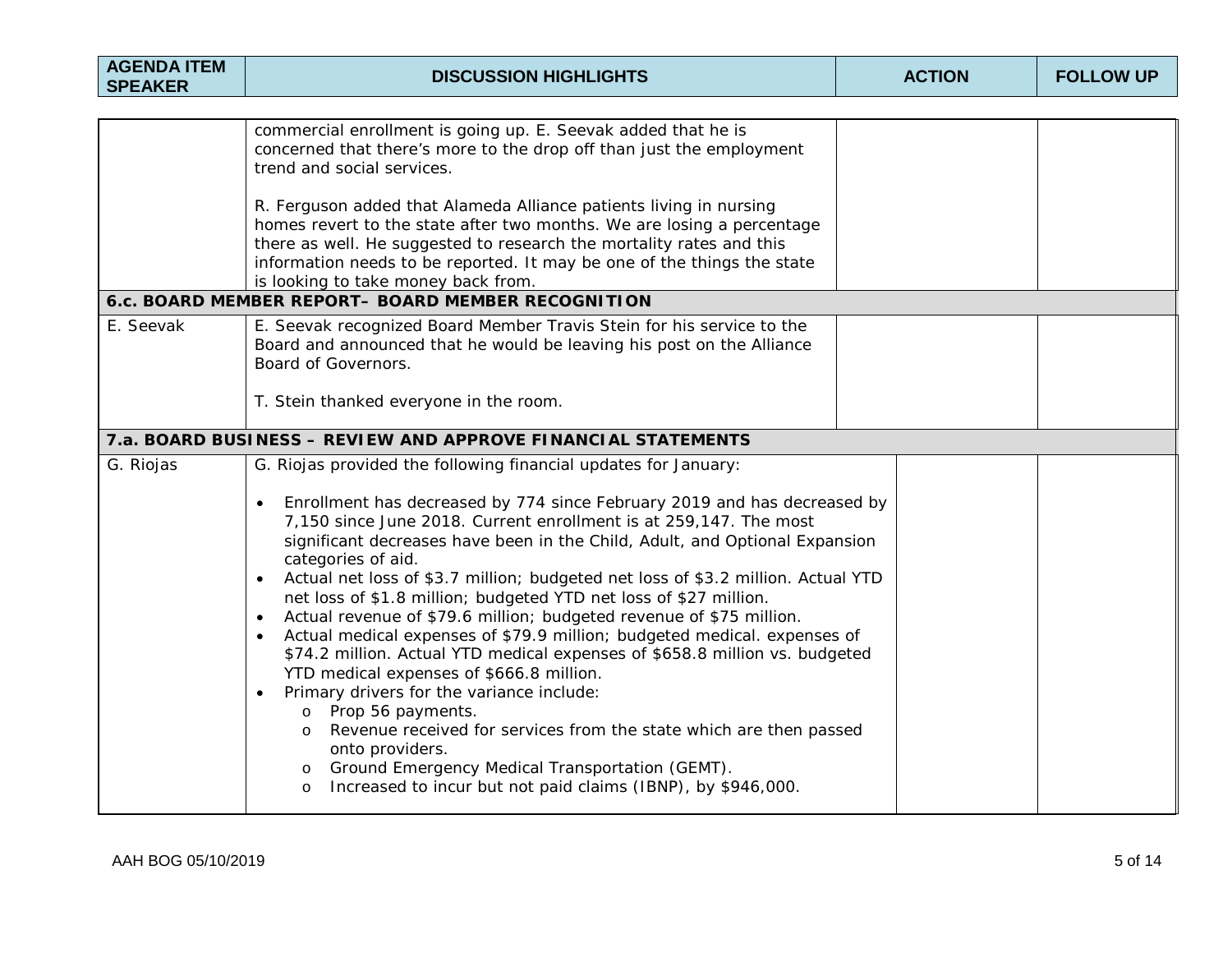| <b>AGENDA ITEM</b><br><b>SPEAKER</b> | <b>DISCUSSION HIGHLIGHTS</b>                                                                                                                                                                                                                                                                                                                                                                                                  | <b>ACTION</b> | <b>FOLLOW UP</b> |
|--------------------------------------|-------------------------------------------------------------------------------------------------------------------------------------------------------------------------------------------------------------------------------------------------------------------------------------------------------------------------------------------------------------------------------------------------------------------------------|---------------|------------------|
|                                      |                                                                                                                                                                                                                                                                                                                                                                                                                               |               |                  |
|                                      | E. Seevak asked to talk more about the GEMT.                                                                                                                                                                                                                                                                                                                                                                                  |               |                  |
|                                      | G. Riojas explained that we received a draft from the state related to<br>ambulances and licenses. Alliance is not contracted as an ambulance company,<br>but receives a flat fee of \$339 for providing service.                                                                                                                                                                                                             |               |                  |
|                                      | E. Seevak asked what the expenses that the Alliance has?<br>G. Riojas responded it's an additional payment to ambulance companies that we<br>already use. We are passing the money we get from the state to the company.                                                                                                                                                                                                      |               |                  |
|                                      | E. Seevak asked whether there is a net increase in expenses for the Alliance.                                                                                                                                                                                                                                                                                                                                                 |               |                  |
|                                      | G. Riojas responded there is potentially an increase. It's a risk-based formula;<br>the actuaries calculate the risks looking at previously offered services. The<br>amount of revenue given to Alliance by the state is based on data going back to<br>July 2018, for what they believe will be the amount of EMT services that will<br>happen in 2019. The actual amount of services may be less or more than<br>projected. |               |                  |
|                                      | R. Gebhart asked how this payment system works process-wise.                                                                                                                                                                                                                                                                                                                                                                  |               |                  |
|                                      | G. Riojas responded that we look at what services we have already paid for in<br>claims, and then pay additional money for the eligible claims.                                                                                                                                                                                                                                                                               |               |                  |
|                                      | R. Gebhart: Commercial payers usually pay much higher than Medi-Cal for<br>ambulance rides. Ever since the Affordable Care Act, the payer mix for<br>ambulance companies changed and made it very hard for ambulance companies<br>to cover their costs. This is to supplement low Medi-Cal rates.                                                                                                                             |               |                  |
|                                      | E. Seevak asked for further explanation regarding IBNP changes for March.                                                                                                                                                                                                                                                                                                                                                     |               |                  |
|                                      | G. Riojas offered clarification:<br>The chart on page 357 of the report shows YTD medical expenses are down<br>\$3.5 million. Mostly due to less stop-loss cases than previously estimated and<br>Prop 56 revenue on primary care side.                                                                                                                                                                                       |               |                  |
|                                      | Medical Loss Ratio was 100.4% for the month and 95.4% for the fiscal YTD;<br>budgeted 98.9% for YTD.                                                                                                                                                                                                                                                                                                                          |               |                  |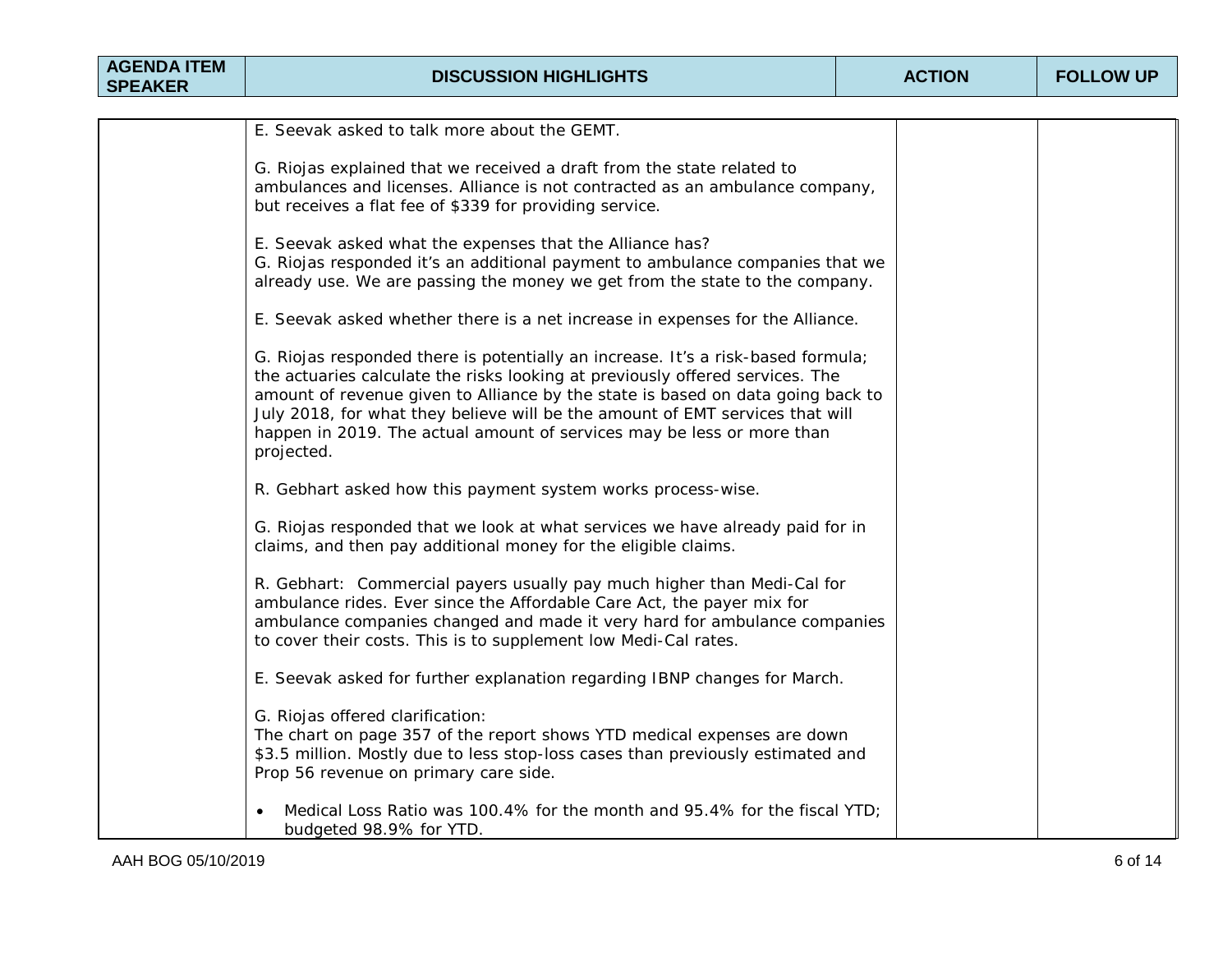| <b>AGENDA ITEM</b><br><b>SPEAKER</b> | <b>DISCUSSION HIGHLIGHTS</b>                                                                                                                                                                                                                                                                                                                                                                                                                                                                                                                                                                                                                                                                                                                                                                                                                      | <b>ACTION</b>                                                   | <b>FOLLOW UP</b> |
|--------------------------------------|---------------------------------------------------------------------------------------------------------------------------------------------------------------------------------------------------------------------------------------------------------------------------------------------------------------------------------------------------------------------------------------------------------------------------------------------------------------------------------------------------------------------------------------------------------------------------------------------------------------------------------------------------------------------------------------------------------------------------------------------------------------------------------------------------------------------------------------------------|-----------------------------------------------------------------|------------------|
|                                      |                                                                                                                                                                                                                                                                                                                                                                                                                                                                                                                                                                                                                                                                                                                                                                                                                                                   |                                                                 |                  |
|                                      | Actual administrative expenses of \$3.9 million; budgeted administrative<br>expenses of \$4.6 million. Actual YTD administrative expenses of \$37.8<br>million vs. budgeted YTD administrative expenses of \$40.2 million.<br>YTD interest income from investments is \$4.4 million, and YTD claims<br>interest expense is \$474,000.<br>Investment strategy is working, although the higher the risk, the<br>$\circ$<br>higher the return on interest.<br>Tangible net equity (TNE) continues to remain healthy at 583% of the<br>$\bullet$<br>required amount, with a surplus of \$156.1 million.<br>o Has slowed down since April 2018, but a healthy current ratio of 1.47.<br>Balance Sheet: Cash \$370.5 million; \$114.5 million is uncommitted.<br>$\bullet$<br>The 3 <sup>rd</sup> quarter forecast will be coming shortly.<br>$\bullet$ |                                                                 |                  |
|                                      |                                                                                                                                                                                                                                                                                                                                                                                                                                                                                                                                                                                                                                                                                                                                                                                                                                                   | Motion: R.<br>Ferguson<br>Second: W.<br>Scott<br>Motion passed. |                  |
|                                      |                                                                                                                                                                                                                                                                                                                                                                                                                                                                                                                                                                                                                                                                                                                                                                                                                                                   |                                                                 |                  |
| E. Seevak                            | Reminder regarding Compliance training for board members.<br>$\bullet$<br>o Training is 2 different online programs.<br>Retreat - September 13 <sup>th</sup> , combined with Board Meeting.<br>$\bullet$<br>o More planning/info will happen June or later.                                                                                                                                                                                                                                                                                                                                                                                                                                                                                                                                                                                       |                                                                 |                  |
| . Addition to Agenda                 |                                                                                                                                                                                                                                                                                                                                                                                                                                                                                                                                                                                                                                                                                                                                                                                                                                                   |                                                                 |                  |
| S. Coffin                            | S. Coffin presented the Draft Discussion copy of the Board Member Evaluation &<br>Nomination Process document for review by the Board and summarized the<br>process.<br>Board composition is defined by board bylaws (updated 2017): 15 board<br>$\bullet$<br>seats, of which 13 are 4-year terms, and the 2 consumer seats that are a 1-<br>year terms.<br>To fill vacancies, the Board recommends candidate(s) to Alameda County<br>$\bullet$<br>Board of Supervisors, who may then approve the candidate(s) - average<br>time to complete screening, interviewing, recommendation, and approval<br>process is 2-3 months.<br>2 of the five at-large seats are designated by type- either pharmacist or                                                                                                                                         |                                                                 |                  |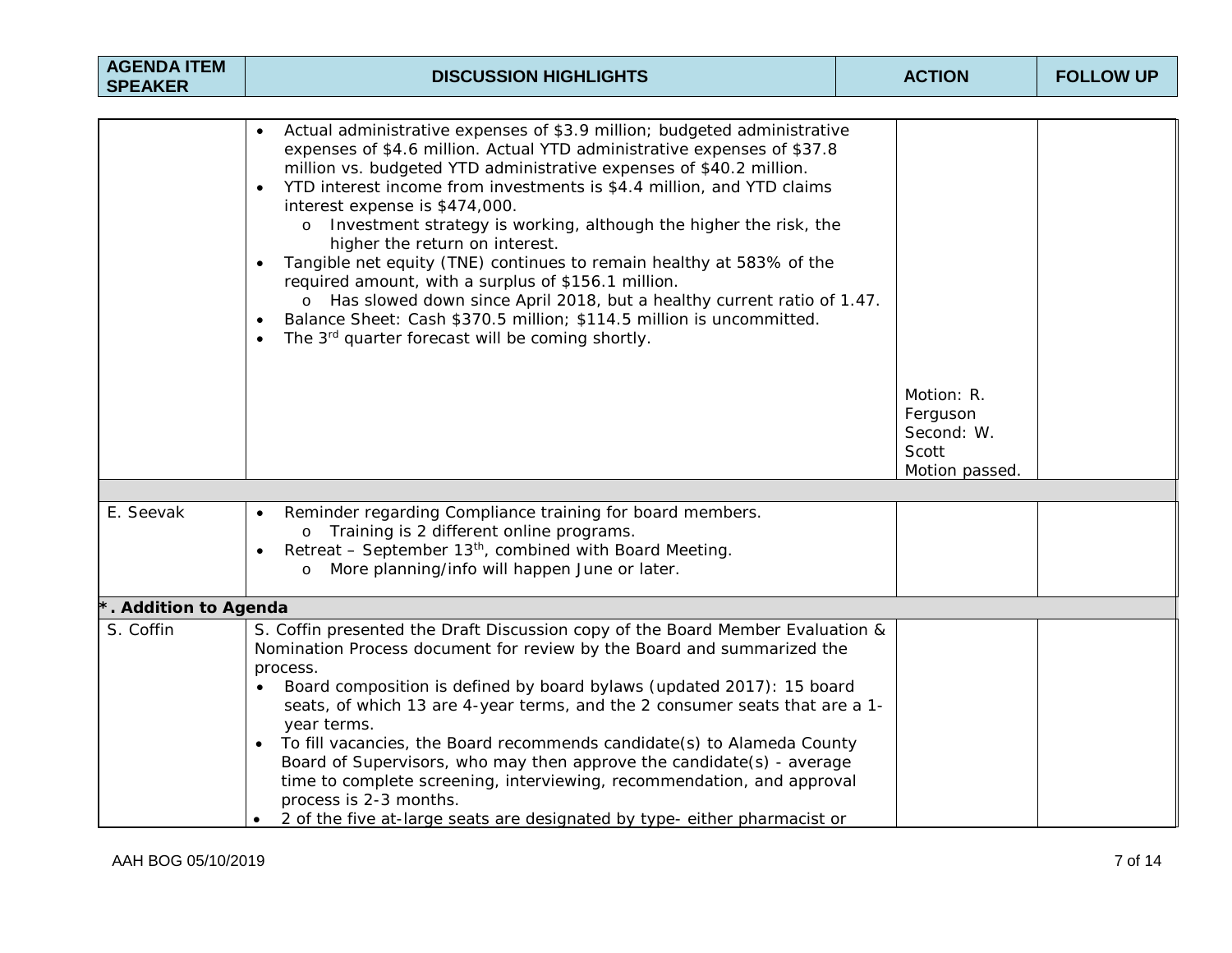| <b>AGENDA ITEM</b><br><b>SPEAKER</b> | <b>DISCUSSION HIGHLIGHTS</b>                                                                                                                                                                                                                                                                                                                                                                                                                                                                                                                                                                                                                                                                                                                                                                                                                                                                                                                                                                                                                                                                                                                                                                                                                                                                                                                    | <b>ACTION</b> | <b>FOLLOW UP</b>                                                                                                                               |
|--------------------------------------|-------------------------------------------------------------------------------------------------------------------------------------------------------------------------------------------------------------------------------------------------------------------------------------------------------------------------------------------------------------------------------------------------------------------------------------------------------------------------------------------------------------------------------------------------------------------------------------------------------------------------------------------------------------------------------------------------------------------------------------------------------------------------------------------------------------------------------------------------------------------------------------------------------------------------------------------------------------------------------------------------------------------------------------------------------------------------------------------------------------------------------------------------------------------------------------------------------------------------------------------------------------------------------------------------------------------------------------------------|---------------|------------------------------------------------------------------------------------------------------------------------------------------------|
|                                      |                                                                                                                                                                                                                                                                                                                                                                                                                                                                                                                                                                                                                                                                                                                                                                                                                                                                                                                                                                                                                                                                                                                                                                                                                                                                                                                                                 |               |                                                                                                                                                |
|                                      | labor representative, remaining are designated by the expertise and<br>recommended by Board of Governors.<br>Each seat is designated by council, association or affiliation- from which<br>candidates are drawn from.<br>Section 3D of bylaws define the roles of each board seat.<br>$\bullet$<br>D. Finley asked if possible to see a listing of what seat board members are<br>currently in and when they were originally appointed to board.<br>S. Coffin said there is a log which tracks that information and a copy will be sent<br>out along with board bylaws.                                                                                                                                                                                                                                                                                                                                                                                                                                                                                                                                                                                                                                                                                                                                                                         |               |                                                                                                                                                |
| 8. CEO UPDATE                        |                                                                                                                                                                                                                                                                                                                                                                                                                                                                                                                                                                                                                                                                                                                                                                                                                                                                                                                                                                                                                                                                                                                                                                                                                                                                                                                                                 |               |                                                                                                                                                |
| S. Coffin                            | S. Coffin provided the following updates:<br><b>Governor Newsom Budget:</b><br>$\bullet$<br>May Revise<br>o In next 30 days, the Alliance will begin assessing the impact this has<br>on Medi-Cal funding statewide - in particular to Alameda County and<br>the Alliance. We will also share a summary of those findings.<br>Excludes managed care organization tax and covers undocumented<br>young adults up to 26 and may affect enrollment.<br><b>Executive Order</b><br>Pharmacy benefits are transitioning from managed care into fee-for-<br>$\circ$<br>service by January 1, 2021. This means the Alliance will not be<br>responsible for authorizing payments for pharmacy services in the<br>future.<br>DHCS will publish the report to the Governor's Office in July, and the<br>$\circ$<br>transition will be shared with managed care plans. The Alliance will<br>likely start transition planning later this year.<br>Three main parts:<br>$\circ$<br>• Procurement of drugs: the state will assume control.<br>• Administration: we don't know what this will be like, and health<br>plans may or may not be involved.<br>The outcome may involve the creation of statewide formulary,<br>administration function to manage utilization reviews and<br>denials, and the third part is the drug procurement<br>responsibilities. |               | Find out from<br>DHCS and<br>Alameda<br>County if<br>Delegate<br>contracts<br>prohibit them<br>from reaching<br>out to<br>members<br>directly. |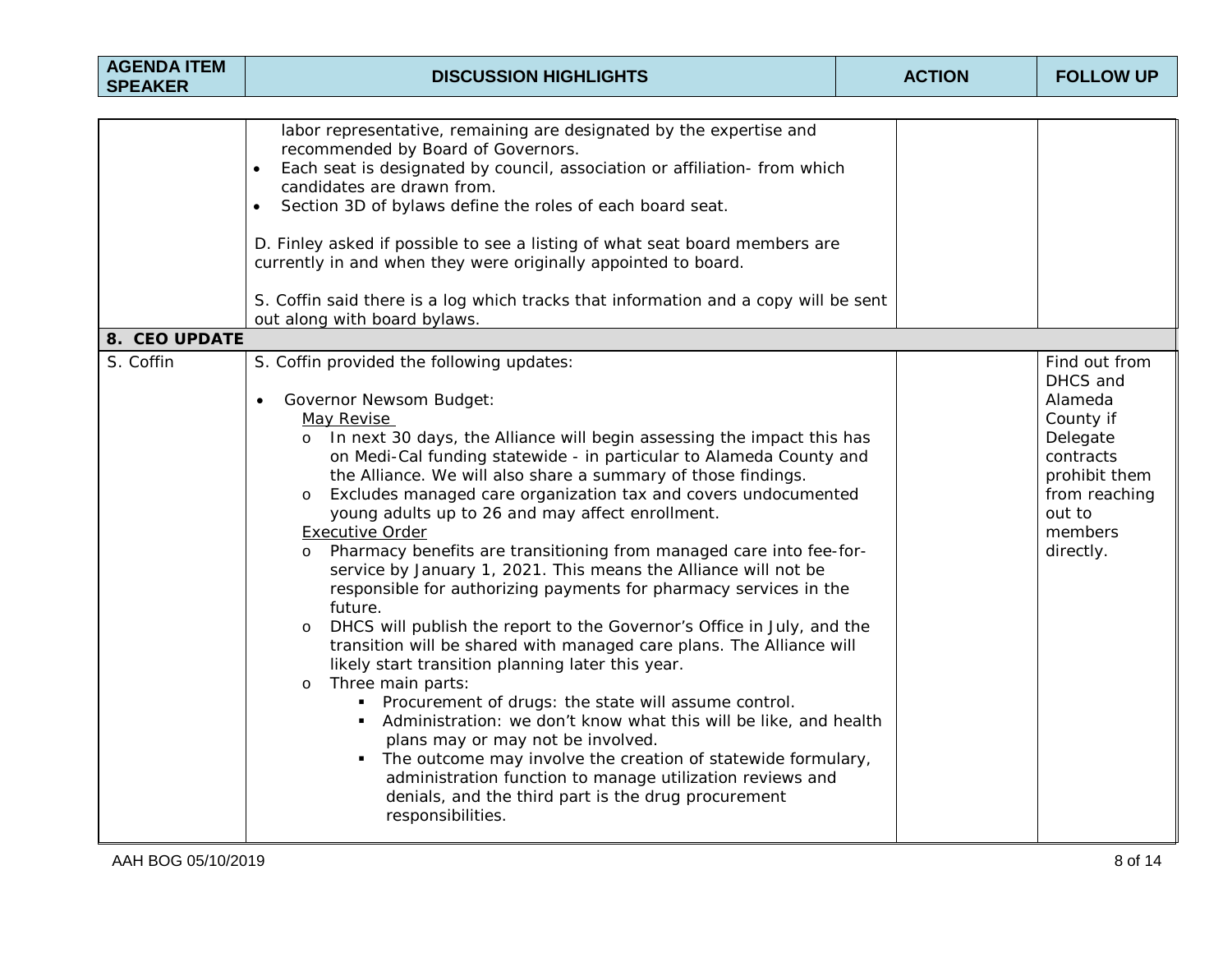| <b>AGENDA ITEM</b><br><b>SPEAKER</b> | <b>DISCUSSION HIGHLIGHTS</b>                                                                                                                                                                                                                                                                                                                                                                                                                                                                                                                                    | <b>ACTION</b> | <b>FOLLOW UP</b>                                                               |
|--------------------------------------|-----------------------------------------------------------------------------------------------------------------------------------------------------------------------------------------------------------------------------------------------------------------------------------------------------------------------------------------------------------------------------------------------------------------------------------------------------------------------------------------------------------------------------------------------------------------|---------------|--------------------------------------------------------------------------------|
|                                      |                                                                                                                                                                                                                                                                                                                                                                                                                                                                                                                                                                 |               |                                                                                |
|                                      | K. Meade asked whether counties currently using a fee-for-service model will<br>have to use some other vendor instead. A. Basrai replied that SB 642 by Sen.<br>Stone proposes to have a pharmacy benefit manager run by the state which<br>may allow health plans to have some measure of control.                                                                                                                                                                                                                                                             |               |                                                                                |
|                                      | E. Seevak asked who the driving force behind the executive order is. S. Coffin<br>replied that it originated in Governor Newsom's 1 <sup>st</sup> executive order, in order to<br>drive costs down.                                                                                                                                                                                                                                                                                                                                                             |               |                                                                                |
|                                      | M. Lynch asked over phone for clarification on the transition of pharmacy<br>services to fee-for-service. S. Coffin replied that he would be issuing a written<br>statement to the board in the next two weeks on the 340B decision and the<br>Alliance policy. He added that the associations are waiting for the state's July<br>transition plan and then responding.                                                                                                                                                                                         |               |                                                                                |
|                                      | F. Delvecchio asked how health plans reliant on the 340B program would be<br>able to serve their members if they were unable to receive rebates with the<br>executive order. S. Coffin replied that the Local Health Plans of California and<br>the California Association of Public Hospitals plan to discuss it.                                                                                                                                                                                                                                              |               |                                                                                |
|                                      | S. Coffin added that:<br>The Q3 forecast will be published to the Board by the end of May.<br>$\bullet$<br>The Preliminary annual budget will be presented to the Board for approval at<br>$\bullet$<br>the June Board meeting.<br>A Final budget will be finalized for approval in September and include rates<br>$\bullet$<br>from the state.<br>Alliance submitted initial budget ahead of schedule to DHCS on 4/30/19.<br>$\bullet$<br>The Operations Dashboard:<br>$\bullet$<br>Provider disputes: the Alliance has 45 business days to resolve<br>$\circ$ |               |                                                                                |
|                                      | disputes and has to meet deadline 95% of the time- in April, met<br>deadline at 93%.<br>This is due to staffing vacancies and will meet compliance once<br>positions are filled.<br>o Internal goal for overturned rate is 25%, but that increased from 22%<br>in March to 34% in April.                                                                                                                                                                                                                                                                        |               | Will research<br>about the<br>cause and how<br>to lower the<br>overturned rate |
|                                      | S. O'Brien provided an update on Care Coordination and Complex Care                                                                                                                                                                                                                                                                                                                                                                                                                                                                                             |               |                                                                                |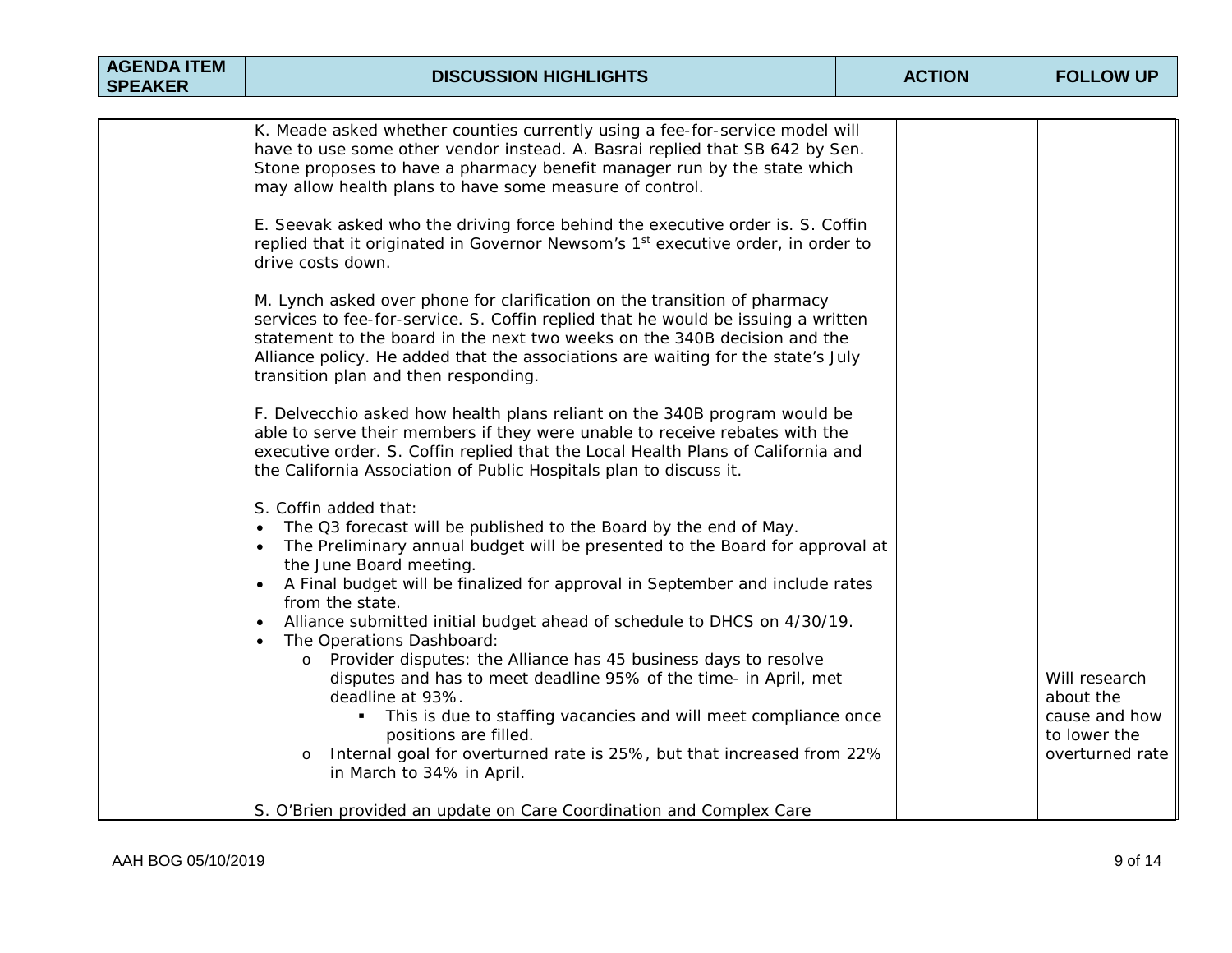| <b>AGENDA ITEM</b><br><b>SPEAKER</b> | <b>DISCUSSION HIGHLIGHTS</b>                                                                                                                                                                                                                                                                                                                                                                                                                                                                                                                                                                                                                                                                                                                                                                                                                                                                                                                                         | <b>ACTION</b> | <b>FOLLOW UP</b> |
|--------------------------------------|----------------------------------------------------------------------------------------------------------------------------------------------------------------------------------------------------------------------------------------------------------------------------------------------------------------------------------------------------------------------------------------------------------------------------------------------------------------------------------------------------------------------------------------------------------------------------------------------------------------------------------------------------------------------------------------------------------------------------------------------------------------------------------------------------------------------------------------------------------------------------------------------------------------------------------------------------------------------|---------------|------------------|
|                                      |                                                                                                                                                                                                                                                                                                                                                                                                                                                                                                                                                                                                                                                                                                                                                                                                                                                                                                                                                                      |               |                  |
|                                      | Management:<br>o The internal team has grown in case management, social work, and<br>nursing from offsite temporary workers.<br>Correction to board package: new cases open in March 2019- should<br>$\circ$<br>be 236 for care coordination, 45 for complex case management, but<br>the total numbers are the same.<br>Due to the rapid growth of Health Homes, Whole Person Care<br>and expansion of Care Neighborhood, more people are being<br>seen by complex case management rather than care<br>coordination.<br>S. Coffin reported on the status of HEDIS. 95.2% of records were collected and<br>the HEDIS season ends in early June.<br>T. Cheang provided further update on HEDIS:<br>o Forecasted number: above last year's 70.9% to around 71.4%.<br>R. Ferguson asked for clarification on how the chart selection is completed. T.<br>Cheang explained that the Alliance uses an NCQA-certified engine to do random<br>sampling.<br>S. Coffin stated: |               |                  |
|                                      | DHCS announced that a procurement process for a commercial plan will<br>begin soon and the targeted implementation plan is 2023. The Alliance is<br>excluded from this.<br>Health Homes Program: the Alliance started in December 2016, funded it<br>through the operational budget and the program launched in July 2017. We<br>have invested about \$1.5 million in the pilot. The goal was to tie into a<br>Whole Person Care pilot, and we've accomplished that.<br>o Pending DHCS approval, we plan to implement this program under<br>federal guidelines on 7/1/19.<br><b>Scheduled Audits:</b><br>o DHCS Medical Survey Audit - June 10-21, 2019.<br>Moss-Adams Financial Audit - June 17-21, 2019.<br>$\circ$<br>DMHC Financial Audit - November 4-14, 2019.<br>$\circ$<br><b>Pending Audits:</b>                                                                                                                                                            |               |                  |

 $\mathbf{I}$ 

 $\mathsf{I}$ 

 $\mathsf{I}$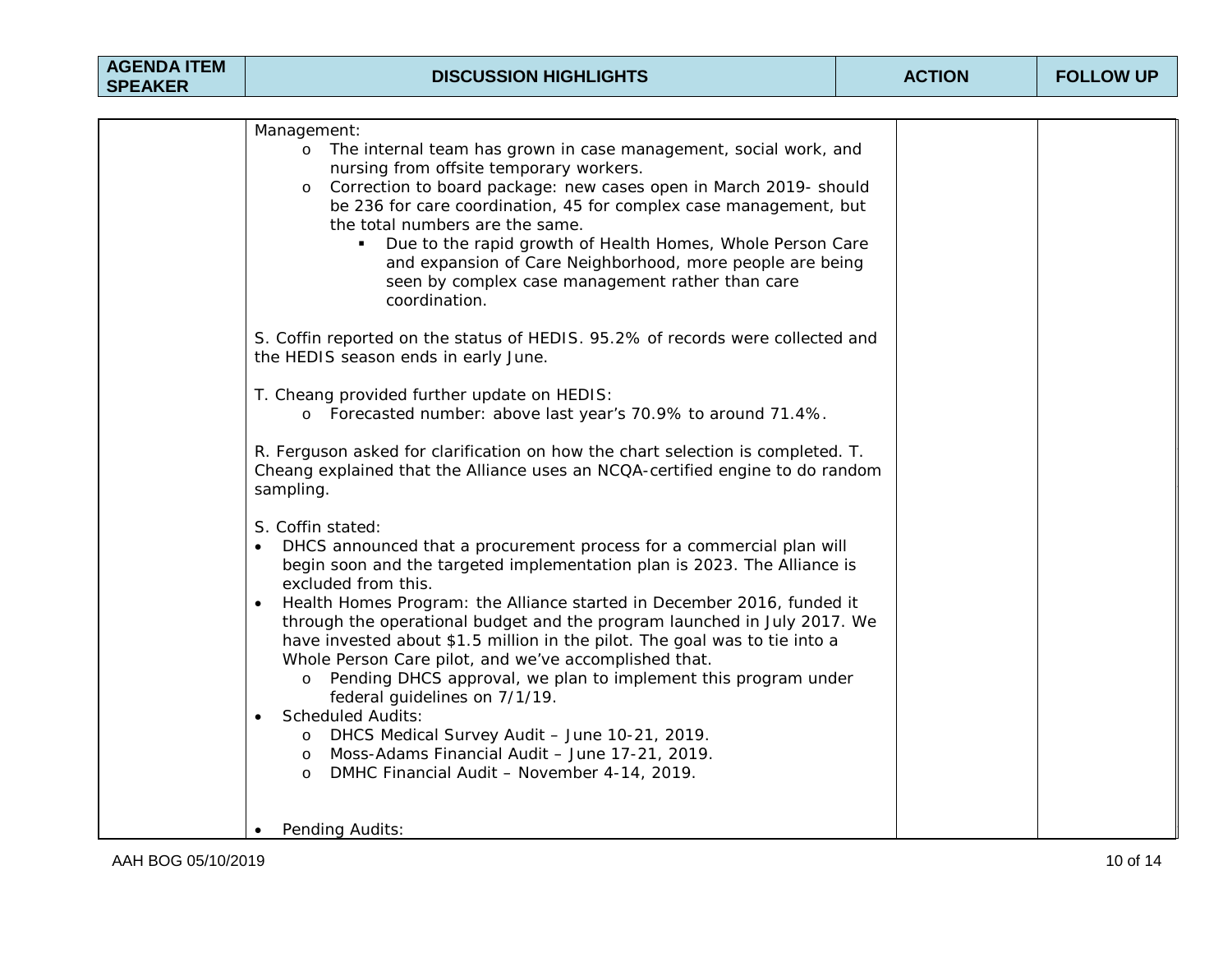| <b>AGENDA ITEM</b><br><b>SPEAKER</b> | <b>DISCUSSION HIGHLIGHTS</b>                                                                                                                                                                                                                                                                                                                                                                                                 | <b>ACTION</b> | <b>FOLLOW UP</b> |
|--------------------------------------|------------------------------------------------------------------------------------------------------------------------------------------------------------------------------------------------------------------------------------------------------------------------------------------------------------------------------------------------------------------------------------------------------------------------------|---------------|------------------|
|                                      |                                                                                                                                                                                                                                                                                                                                                                                                                              |               |                  |
|                                      | Office of Inspector General (OIG): date certain for the audit has not<br>$\circ$<br>been confirmed. Time period for audit is 30 months. January 2014-<br>June 2016<br>The OIG is examining how the Alliance categorizes and reports<br>$\blacksquare$<br>medical expenses.                                                                                                                                                   |               |                  |
|                                      | G. Riojas provided the Board an update on what we are expecting for the<br>upcoming Medical Survey Audit on June 10, 2019.                                                                                                                                                                                                                                                                                                   |               |                  |
|                                      | The Alliance has been working year-long on Corrective Action Plans (CAPs)<br>$\bullet$<br>from last year's audit and coordinating with auditors from DHCS about their<br>time on site and what their focus will be on.<br>Currently pulling requested files for auditors.<br>$\bullet$<br>Conducting mock audits to train staff and helping them understand how to<br>answer auditor questions, what questions may be asked. |               |                  |
|                                      | S. O'Brien provided additional insight into preparations, especially in reviewing<br>the requested charts- 21 appeals and 60 grievances, to understand what issues<br>the auditors might want to assess and how to address them.                                                                                                                                                                                             |               |                  |
|                                      | K. Meade asked for clarification of the validation process. G. Riojas replied that<br>the Alliance has an internal audit process which examines whether we have met<br>the measures and made the necessary changes.                                                                                                                                                                                                          |               |                  |
|                                      | S. Coffin added that sanctions are likely to be imposed after the audits. The<br>penalties may be reducing default assignment/percentage of enrollment or<br>fines.                                                                                                                                                                                                                                                          |               |                  |
|                                      | Preliminary budget in June will be much higher in anticipation of fines.<br>$\bullet$                                                                                                                                                                                                                                                                                                                                        |               |                  |
|                                      | N. Aboelata asked a question about how sanctions would be assessed. Is it only<br>financial penalties, or is there any other type of penalty that they can impose.<br>G. Riojas answered that based on information provided so far, the potential is<br>for monetary penalties.                                                                                                                                              |               |                  |
|                                      | E. Seevak asked a follow up question about whether the Alliance believes it has<br>given back any money we owe the federal government. G. Riojas said yes.                                                                                                                                                                                                                                                                   |               |                  |

 $\mathsf{I}$ 

 $\mathbf{I}$ 

 $\mathsf{I}$ 

 $\mathsf{I}$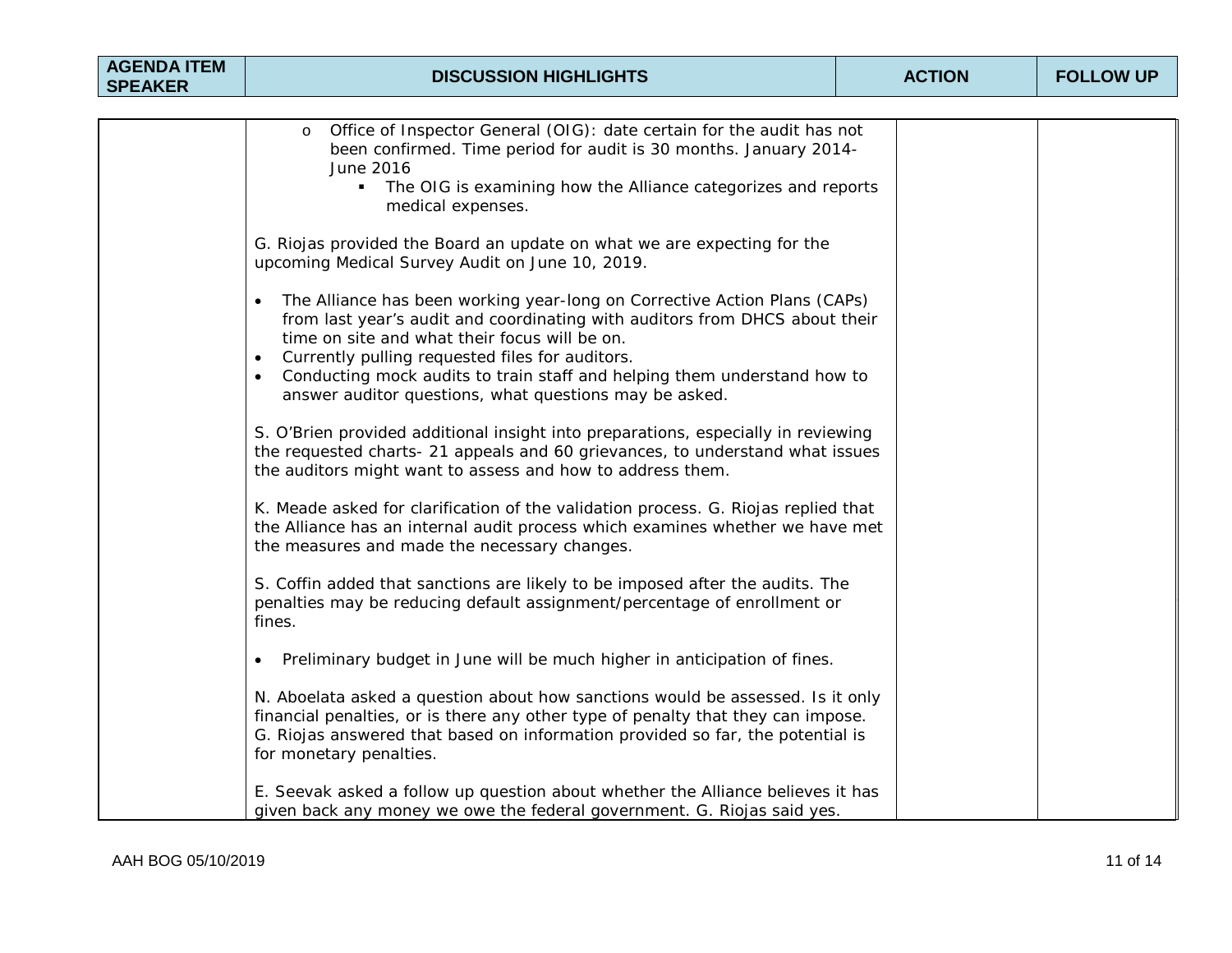| S. Coffin offered clarification that the state has already conducted this audit,<br>and this is the federal version of that audit.                                                                                                                                                                                                                                                                           |  |
|--------------------------------------------------------------------------------------------------------------------------------------------------------------------------------------------------------------------------------------------------------------------------------------------------------------------------------------------------------------------------------------------------------------|--|
| E. Seevak asked if Moss-Adams looks at that as a potential financial risk. G.<br>Riojas answered that in the past, they have not looked at it, but given the<br>interest from the state and federal agencies, they may decide to include it in the<br>upcoming audit. S. Coffin added the federal government is looking closely at the<br>spending since the optional expansion was funded by federal money. |  |
| D. Finley asked how we would forecast fines. S. Coffin replied that forecasting<br>the amount of fine is difficult to predict, but they will likely occur before CAPs<br>are issued. For purposes of forecasting in the budget, there will be a higher<br>estimate than past budgets and will adjust as part of the quarterly forecast<br>process. D. Finley asked what would be a high estimate.            |  |
| R. Gebhart provided an additional update about delegation oversight. The<br>State's requirements are becoming stricter and it will be something which<br>affects many board members, and providers.                                                                                                                                                                                                          |  |
| D. Finley asked if the board would be talking more about delegation oversight.<br>S. Coffin responded that board members will receive a board binder in the next<br>30 days, which will contain information about the board bylaws, contact<br>information, and the requirements for delegation oversight, etc.                                                                                              |  |
| R. Gebhart suggested having a presentation about delegation oversight at the<br>next board meeting.                                                                                                                                                                                                                                                                                                          |  |
| K. Meade asked a question regarding tool for audit readiness. G. Riojas replied<br>that the report submitted to the Compliance Committee is used for that<br>purpose. R. Gebhart added that the report also includes self-reported issues<br>observed by staff continuously.                                                                                                                                 |  |
| E. Seevak offered that if the auditors request an interview with BOG Members,<br>he would be willing to participate.                                                                                                                                                                                                                                                                                         |  |
| S. Coffin also extended an offer for anyone to join in on mock audits.                                                                                                                                                                                                                                                                                                                                       |  |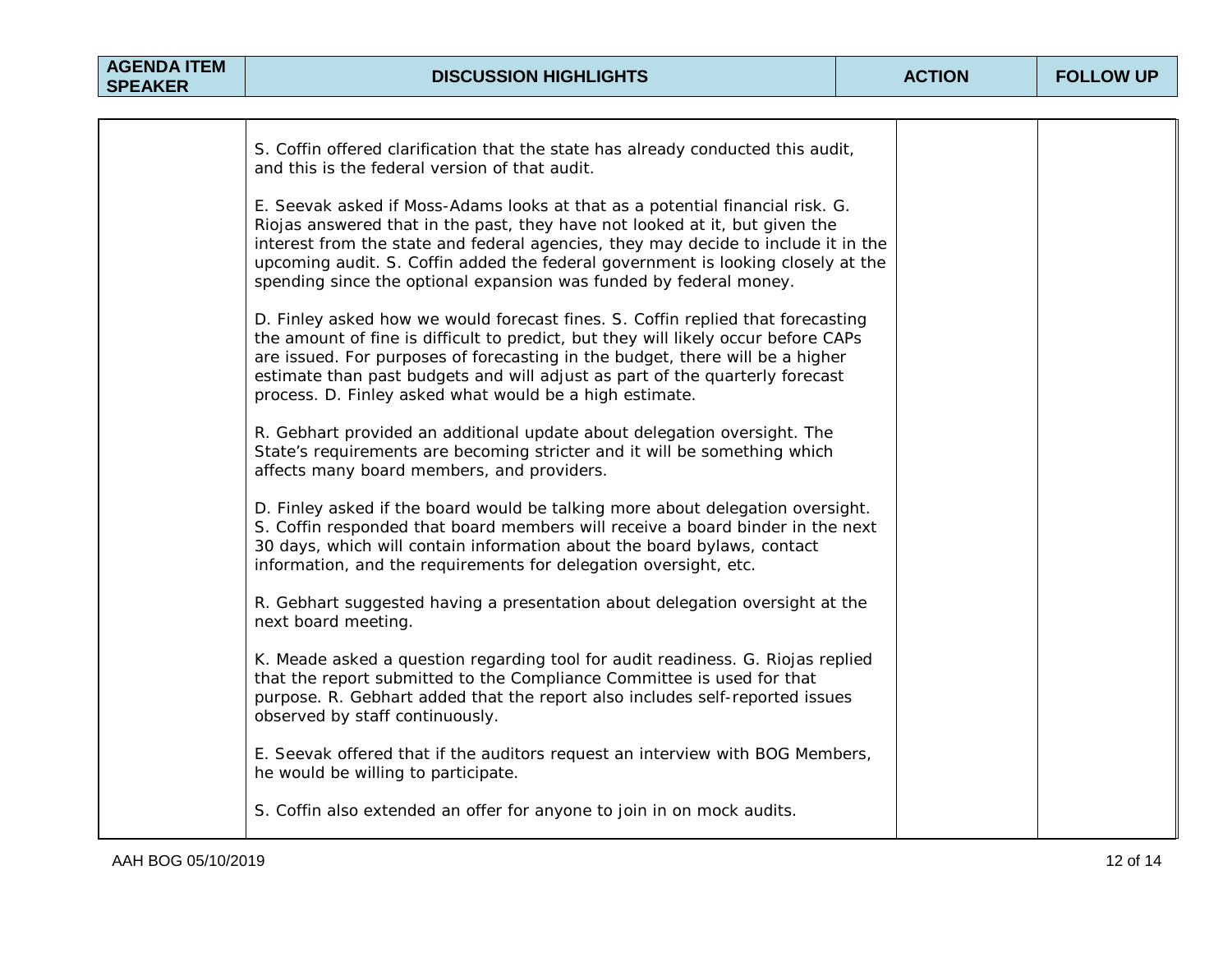| <b>AGENDA ITEM</b><br><b>SPEAKER</b>                                      | <b>DISCUSSION HIGHLIGHTS</b>                                                                                                                                                                                                                                                                                                                                                                       | <b>ACTION</b> | <b>FOLLOW UP</b>                                                                               |  |  |  |
|---------------------------------------------------------------------------|----------------------------------------------------------------------------------------------------------------------------------------------------------------------------------------------------------------------------------------------------------------------------------------------------------------------------------------------------------------------------------------------------|---------------|------------------------------------------------------------------------------------------------|--|--|--|
|                                                                           |                                                                                                                                                                                                                                                                                                                                                                                                    |               |                                                                                                |  |  |  |
|                                                                           | W. Scott offered to participate in the mock audit as well, stating that it would be<br>a great opportunity for education of Compliance Committee members.<br>N. Aboelata asked if delegates are allowed to reach out to members. G. Riojas                                                                                                                                                         |               |                                                                                                |  |  |  |
|                                                                           | answered that we would have to check with the state to get a definitive answer<br>to that.                                                                                                                                                                                                                                                                                                         |               |                                                                                                |  |  |  |
| 9.a. STANDING COMMITTEE UPDATES - PEER REVIEW AND CREDENTIALING COMMITTEE |                                                                                                                                                                                                                                                                                                                                                                                                    |               |                                                                                                |  |  |  |
| S. O'Brien                                                                | S. O'Brien provided a summary of the most recent Peer Review and<br>Credentialing Committee meeting, which was held on April 16, 2019.                                                                                                                                                                                                                                                             |               |                                                                                                |  |  |  |
|                                                                           | There were 18 initial providers credentialed.<br>$\bullet$<br>5 primary care, 6 specialty care, and 7 mid-level practitioners.<br>There were 45 providers re-credentialed.<br>$\bullet$<br>o 13 primary care, 21 specialty care, and 11 mid-level practitioners.<br>There was 1 provider terminated.<br>$\bullet$                                                                                  |               |                                                                                                |  |  |  |
|                                                                           | E. Seevak asked what would cause a provider to be terminated.<br>S. O'Brien gave the reasons this particular provider was terminated: multiple<br>grievances, lots of bad actions, received a year of credentialing and got worse,<br>did not re-credentialing application, etc.<br>R. Ferguson commented that it is his opinion that the Board should be providing                                |               | Reach out to<br>outside counsel<br>to see if<br>approving by<br><b>BOG</b> vote is<br>advised. |  |  |  |
|                                                                           | approval vote for the Standing Committee Updates.                                                                                                                                                                                                                                                                                                                                                  |               |                                                                                                |  |  |  |
| 10. STAFF ADVISORIES ON BOARD BUSINESS FOR FUTURE MEETINGS                |                                                                                                                                                                                                                                                                                                                                                                                                    |               |                                                                                                |  |  |  |
| E. Seevak                                                                 | W. Scott asked for more research on the enrollment issues. He believes that<br>there's more to the fast drop off rate of enrollment rate than just the<br>employment rate going up and Alameda County going through their rolls.                                                                                                                                                                   | None          | <b>None</b>                                                                                    |  |  |  |
|                                                                           | T. Stein offered an agreement statement that he believes this is a good step,<br>and that the Alliance needs to be able to have more comparisons against trends<br>statewide, national, etc. In the past, the board has only been able to speculate<br>about issues such as enrollment, and they should be able to know the reasons<br>why and take appropriate steps to address issues like this. |               |                                                                                                |  |  |  |
|                                                                           | S. Coffin added that limited membership data about disenrollment is available<br>from Alameda County Social Services, adding the disenrollment data about why                                                                                                                                                                                                                                      |               |                                                                                                |  |  |  |